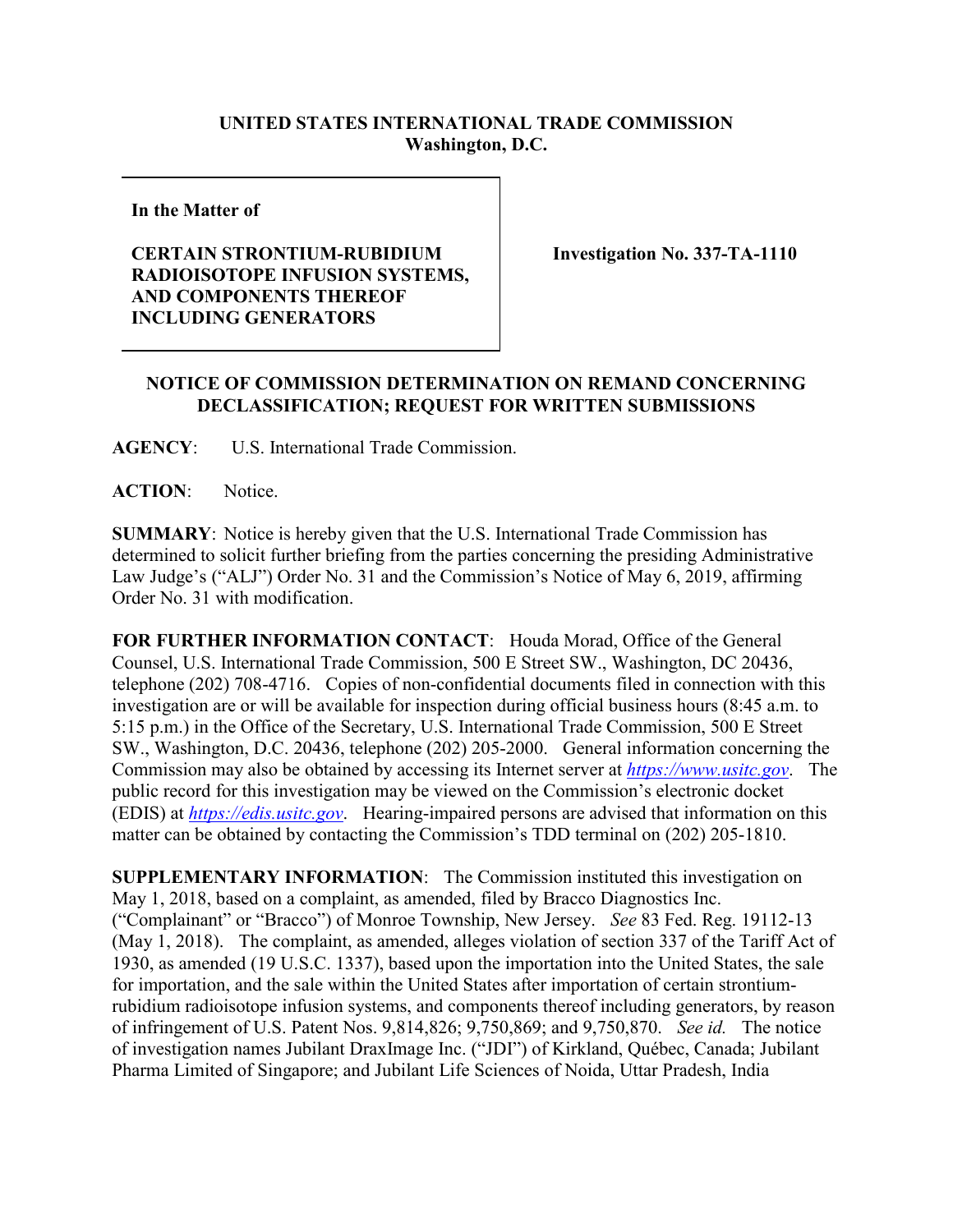(collectively, "Respondents") as respondents in this investigation. *See id.* The Office of Unfair Import Investigations is also a party to this investigation. *See id.* 

On October 29, 2018, Respondents filed a motion for summary determination that the RUBY Rubidium Elution System Version 3.1 and the RUBY Rubidium Elution System Version 4 do not infringe the asserted patents. Bracco did not accuse the Version 3.1 and Version 4 products in this investigation but Respondents sought an adjudication of non-infringement as to those products. On February 8, 2019, the ALJ in the above-identified investigation issued an initial determination ("ID") (Order No. 27) granting Respondents' SD Motion to the extent that the RUBY Rubidium Elution System Version 3.1 and the RUBY Rubidium Elution System Version 4 do not directly infringe the asserted patents. *See* Order No. 27 (Feb. 8, 2019), *unreviewed*, Comm'n Notice (Mar. 8, 2019). The ALJ declined to reach indirect infringement by those two products on summary determination. *Id.*

On November 14, 2018, the Commission Investigative Attorney ("IA") filed a motion to declassify portions of Respondents' motion for summary determination on the basis that they do not qualify as confidential business information ("CBI") under Commission Rule 201.6 (19 C.F.R. § 201.6). On November 26, 2018, Respondents filed a response in opposition to the IA's Motion to Declassify. On March 21, 2019, the ALJ issued an ID (Order No. 31) granting-inpart the IA's Motion to Declassify. The ALJ granted the IA's Motion to Declassify with respect to certain claim limitations relating to the Version 4 product and denied it with respect to certain claim limitations relating to the Version 3.1 product. *See* Order No. 31 at 3-5. On April 2, 2019, Respondents filed a petition for review of the ID (Order No. 31), and on April 9, 2019, the IA filed a response in opposition to Respondents' petition.On May 6, 2019, the Commission determined to affirm Order No. 31 with modification, consistent with the redactions and declassifications proposed by the IA in its response to Respondents' petition for review and in Exhibit 1 thereof (showing redactions in yellow and declassified material in red) (EDIS Doc. No. 672558). Furthermore, the Commission determined to stay its final declassification determination for 21 days to allow Respondents to seek judicial relief from and/or a judicial stay of the determination.

On May 22, 2019, JDI filed a complaint and a motion for a preliminary injunction with the United States District Court for the District of Columbia (Docket No. 1:19-1494-RDM), seeking to set aside the Commission's declassification determination and to enjoin the Commission from disclosing the declassified information in the underlying investigation. On July 10, 2019, the district court granted JDI's motion for a preliminary injunction. *Jubilant DraxImage Inc. v. USITC*, No. 1:19-1494-RDM, 2019 WL 3037536 (July 10, 2019). On July 17, 2019, the Commission filed a motion for a voluntary remand and for a stay pending resolution of the remand proceeding before the Commission. On July 25, 2019, the district court granted the Commission's motion for a voluntary remand. Order, *Jubilant DraxImage Inc. v. USITC*, No. 1:19-1494-RDM (July 25, 2019) (ECF No. 17). The court explained that "[o]n remand, the Court imposes no limitations as to scope, and the Commission's authority shall extend to the full extent permissible under applicable law or regulation." *See id.*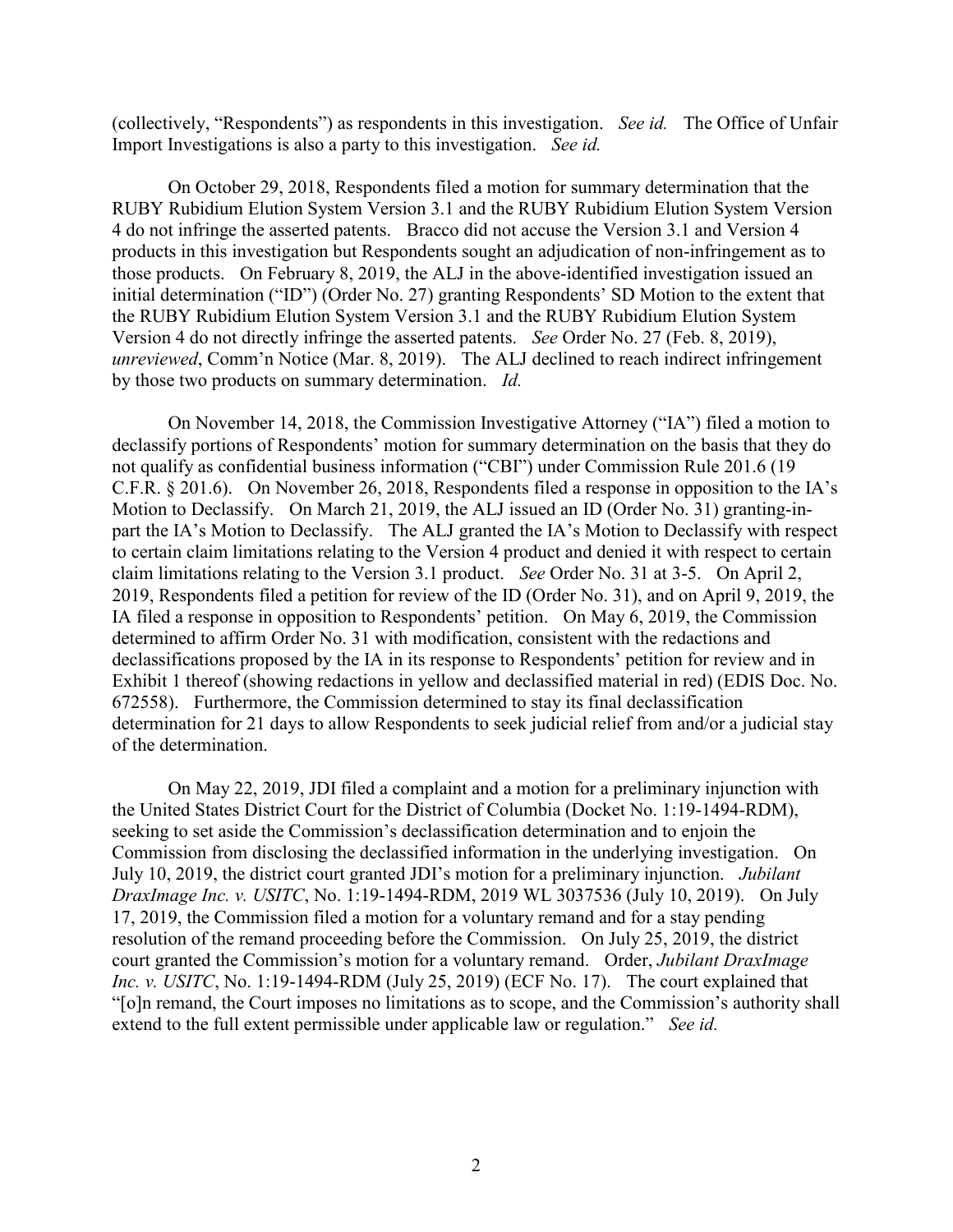In connection with the present remand to the Commission, the parties are requested to brief their positions with reference to the applicable law and the evidentiary record regarding the questions provided below:

- (1) Please identify any inconsistencies in the Commission's May 6, 2019 declassification determination, including but not limited to inconsistencies between the confidentiality designations for the red and yellow highlighted material as shown in the IA's response to Respondents' petition for review and in Exhibit 1 thereof (showing redactions in yellow and declassified material in red) (EDIS Doc. No. 672558). For each such inconsistency, please explain why it is an inconsistency and where in the record you identified that inconsistency to the ALJ and the Commission prior to May 6, 2019.
- (2) Please provide factual support for the confidentiality of each item in Exhibit 1 to the IA's response to Respondents' petition for review (EDIS Doc. No. 672558) that you believe should be redacted as confidential under Commission Rule 201.6. In particular, please explain how: (a) the allegedly confidential information concerns or relates to the trade secrets, processes, operations, style of works, or apparatus, or to the production, sales, shipments, purchases, transfers, identification of customers, inventories, or amount or source of any income, profits, losses, or expenditures of any person, firm, partnership, corporation, or other organization, or other information of commercial value; (b) the disclosure of the allegedly confidential information is likely to have the effect of impairing the Commission's ability to obtain such information as is necessary to perform its statutory functions; and (c) the disclosure of the allegedly confidential information is likely to have the effect of causing substantial harm to the competitive position of a party.
- (3) Please discuss all legal precedent (including but not limited to Commission authority and federal court authority) supporting or against the position that public patent disclosure (including claim language, language from the specification, and/or patent figures) may be protected as confidential under Commission rules or the rules of any other tribunal.
- (4) Please discuss all legal precedent (including but not limited to Commission authority and federal court authority) supporting or against the position that ultimate legal conclusions of patent infringement or non-infringement (*e.g.*, a "yes" or "no" assertion whether an accused product practices each claim limitation) may be protected as confidential under Commission rules or the rules of any other tribunal.
- (5) If you support a binary/non-binary distinction for determining whether patent claim language can be considered confidential as discussed in Order No. 31, please provide all legal precedent (including but not limited to Commission authority and federal court authority) supporting that distinction.